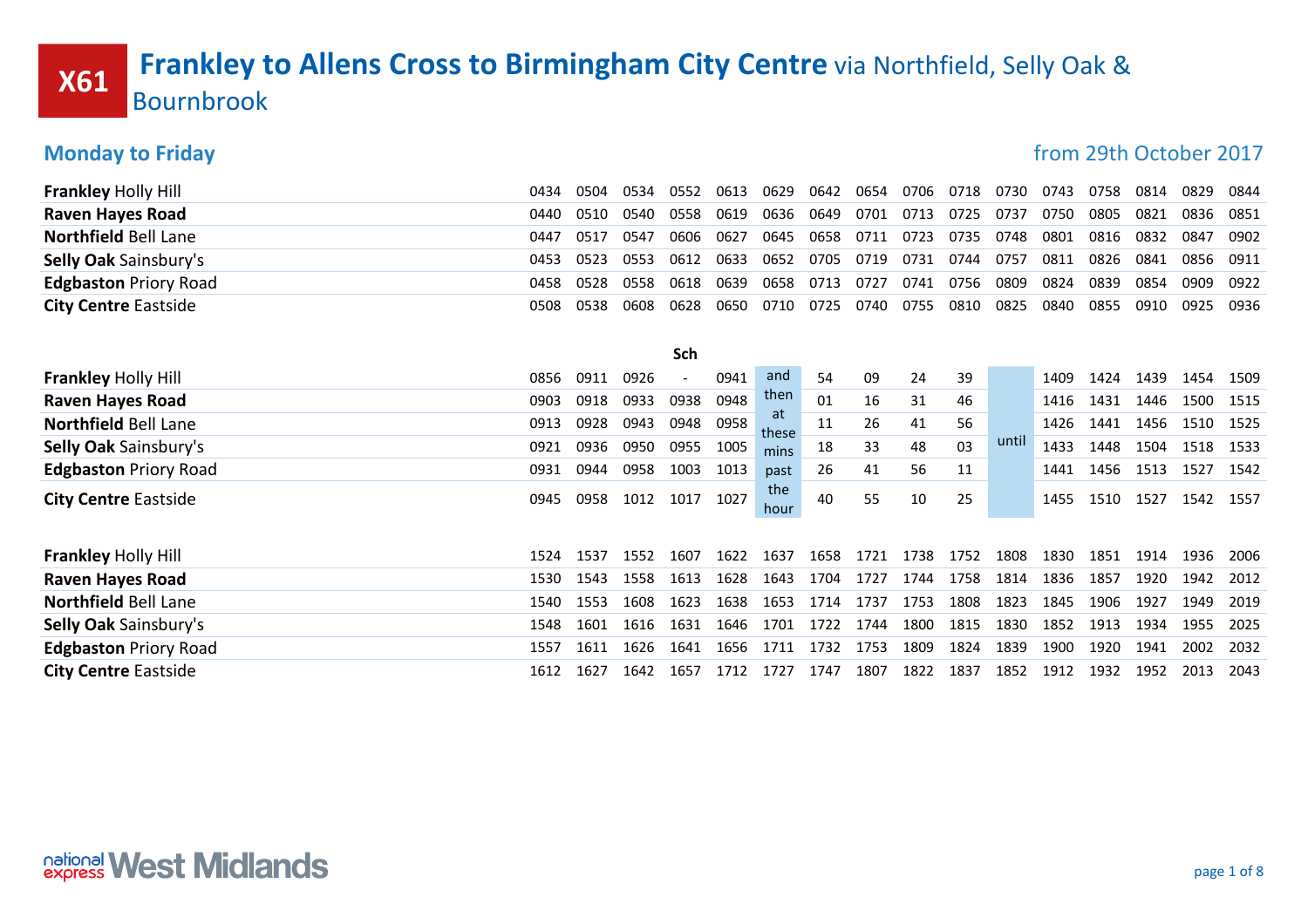| <b>Frankley Holly Hill</b>   |      | 2038 2110 |                               | 2140 2210 2240 2325 0015 |      |
|------------------------------|------|-----------|-------------------------------|--------------------------|------|
| <b>Raven Hayes Road</b>      | 2044 |           | 2115 2145 2215 2245 2330      |                          | 0020 |
| <b>Northfield Bell Lane</b>  | 2051 |           | 2122 2152 2222 2252 2337      |                          | 0027 |
| <b>Selly Oak Sainsbury's</b> | 2057 |           | 2128 2158 2228 2258 2343      |                          | 0033 |
| <b>Edgbaston Priory Road</b> | 2104 | 2134 2204 | 2234 2304 2349                |                          | 0039 |
| <b>City Centre Eastside</b>  |      |           | 2113 2143 2213 2243 2313 2358 |                          | 0048 |

**Sch:** Schooldays Only

## *<u><u><b>national</u>*</u> West Midlands</u>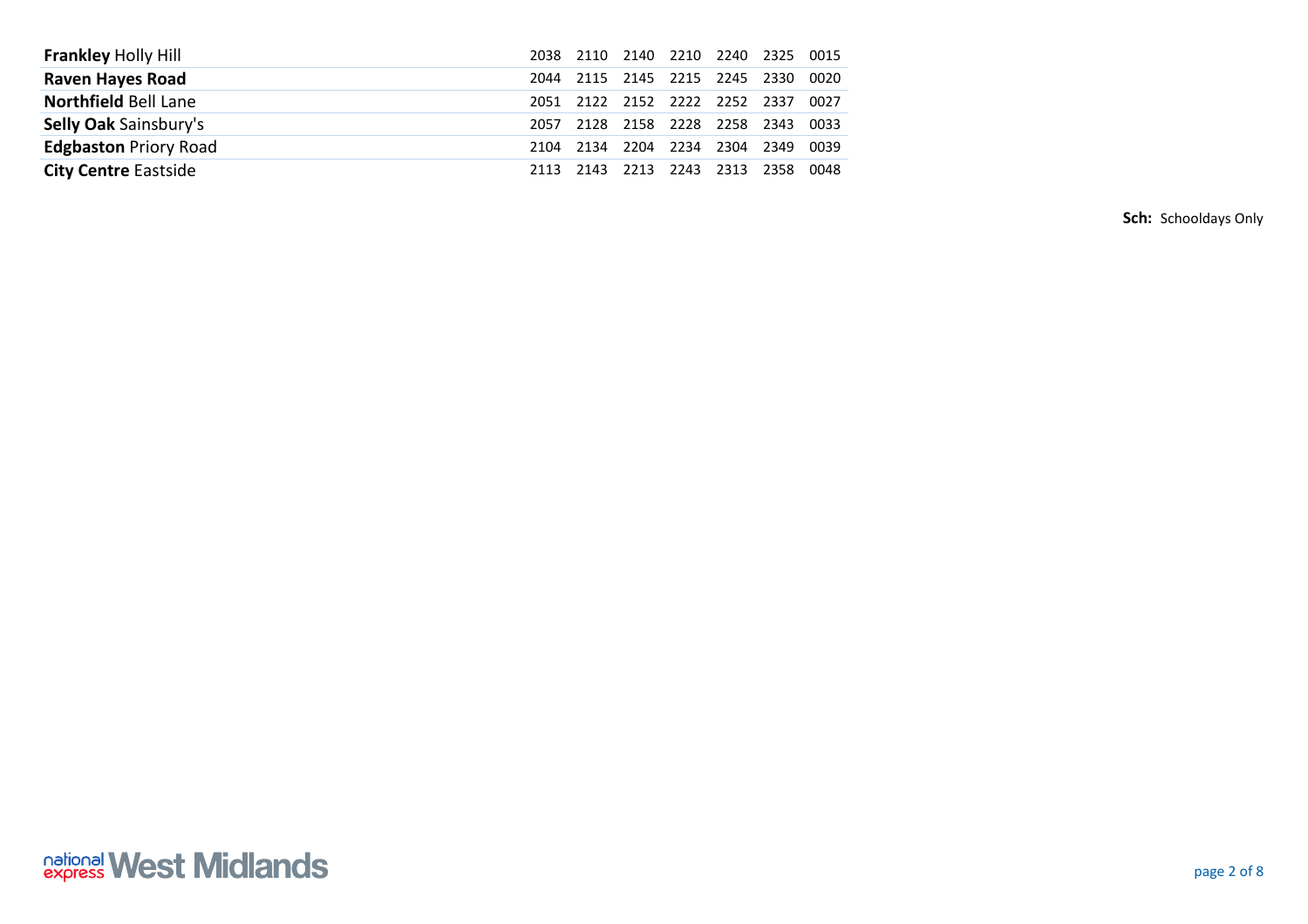## **X61** Birmingham City Centre to Allens Cross to Frankley via Bournbrook, Selly Oak & Northfield

### **Monday to Friday from 29th October 2017** City Centre Eastside 0401 1 0431 0511 0541 0611 0631 0646 0701 0716 0731 0747 0802 and 17 32 47 Edgbaston Priory Road 0408 8 0438 0519 0549 0619 0640 0656 0712 0727 0742 0759 0814 <sup>cherr</sup> 29 44 59 Selly Oak Oak Tree Lane 0415 5 0445 0527 0557 0627 0648 0704 0720 0736 0751 0809 0824 39 54 09 Northfield Lockwood Road 04200 0450 0532 0602 0633 0654 0711 0727 0743 0758 0817 0832 <sub>mins</sub> 47 02 18 Raven Hayes Rd <sup>0424</sup> <sup>0454</sup> <sup>0536</sup> <sup>0606</sup> <sup>0638</sup> <sup>0659</sup> <sup>0716</sup> <sup>0732</sup> <sup>0748</sup> <sup>0804</sup> <sup>0823</sup> <sup>0838</sup> 53 08 24 **Frankley Holly Hill** 20429 <sup>0459</sup> <sup>0541</sup> <sup>0611</sup> <sup>0643</sup> <sup>0704</sup> <sup>0721</sup> <sup>0737</sup> <sup>0753</sup> <sup>0810</sup> <sup>0829</sup> <sup>0844</sup> and then at these mins past the  $h_{\text{our}}$  59 15 31 **City Centre Eastside 22 1317** 202 <sup>1327</sup> <sup>1339</sup> <sup>1351</sup> <sup>1403</sup> <sup>1417</sup> <sup>1432</sup> <sup>1447</sup> <sup>1502</sup> <sup>1517</sup> <sup>1532</sup> <sup>1547</sup> <sup>1602</sup> <sup>1617</sup> Edgbaston Priory Road 13 1328 <sup>1338</sup> <sup>1351</sup> <sup>1403</sup> <sup>1415</sup> <sup>1429</sup> <sup>1444</sup> <sup>1459</sup> <sup>1515</sup> <sup>1530</sup> <sup>1546</sup> <sup>1601</sup> <sup>1617</sup> <sup>1632</sup> **Selly Oak Oak Tree Lane 22 1337**  <sup>1348</sup> <sup>1401</sup> <sup>1413</sup> <sup>1425</sup> <sup>1439</sup> <sup>1454</sup> <sup>1509</sup> <sup>1525</sup> <sup>1541</sup> <sup>1559</sup> <sup>1617</sup> <sup>1635</sup> <sup>1651</sup> Northfield Lockwood Road 31 2346 <sup>1358</sup> <sup>1411</sup> <sup>1423</sup> <sup>1435</sup> <sup>1449</sup> <sup>1504</sup> <sup>1520</sup> <sup>1536</sup> <sup>1552</sup> <sup>1610</sup> <sup>1628</sup> <sup>1646</sup> <sup>1702</sup> Raven Hayes Rd 37 1352 <sup>1404</sup> <sup>1417</sup> <sup>1430</sup> <sup>1443</sup> <sup>1457</sup> <sup>1511</sup> <sup>1527</sup> <sup>1544</sup> <sup>1600</sup> <sup>1618</sup> <sup>1636</sup> <sup>1654</sup> <sup>1710</sup> **Frankley Holly Hill** 44 until 1359 <sup>1411</sup> <sup>1424</sup> <sup>1437</sup> <sup>1450</sup> <sup>1504</sup> <sup>1519</sup> <sup>1535</sup> <sup>1552</sup> <sup>1608</sup> <sup>1626</sup> <sup>1644</sup> <sup>1702</sup> <sup>1718</sup> City Centre Eastside 1632 <sup>1647</sup> <sup>1702</sup> <sup>1717</sup> <sup>1737</sup> <sup>1757</sup> <sup>1817</sup> <sup>1837</sup> <sup>1857</sup> <sup>1916</sup> <sup>1946</sup> <sup>2016</sup> <sup>2046</sup> <sup>2116</sup> <sup>2146</sup> <sup>2216</sup> Edgbaston Priory Road 1648 <sup>1703</sup> <sup>1718</sup> <sup>1733</sup> <sup>1753</sup> <sup>1812</sup> <sup>1831</sup> <sup>1849</sup> <sup>1909</sup> <sup>1928</sup> <sup>1956</sup> <sup>2026</sup> <sup>2055</sup> <sup>2125</sup> <sup>2155</sup> <sup>2225</sup> Selly Oak Oak Tree Lane 1707 <sup>1722</sup> <sup>1737</sup> <sup>1750</sup> <sup>1808</sup> <sup>1825</sup> <sup>1841</sup> <sup>1859</sup> <sup>1918</sup> <sup>1937</sup> <sup>2005</sup> <sup>2035</sup> <sup>2103</sup> <sup>2133</sup> <sup>2203</sup> <sup>2233</sup> Northfield Lockwood Road 1717 <sup>1732</sup> <sup>1746</sup> <sup>1759</sup> <sup>1816</sup> <sup>1833</sup> <sup>1849</sup> <sup>1907</sup> <sup>1926</sup> <sup>1945</sup> <sup>2013</sup> <sup>2043</sup> <sup>2110</sup> <sup>2140</sup> <sup>2210</sup> <sup>2240</sup> Raven Hayes Rd <sup>1725</sup> <sup>1739</sup> <sup>1753</sup> <sup>1806</sup> <sup>1823</sup> <sup>1840</sup> <sup>1856</sup> <sup>1913</sup> <sup>1932</sup> <sup>1951</sup> <sup>2019</sup> <sup>2049</sup> <sup>2115</sup> <sup>2145</sup> <sup>2215</sup> <sup>2245</sup> **Frankley Holly Hill** 1733 <sup>1746</sup> <sup>1800</sup> <sup>1813</sup> <sup>1830</sup> <sup>1847</sup> <sup>1903</sup> <sup>1919</sup> <sup>1938</sup> <sup>1957</sup> <sup>2025</sup> <sup>2055</sup> <sup>2121</sup> <sup>2151</sup> <sup>2221</sup> <sup>2251</sup>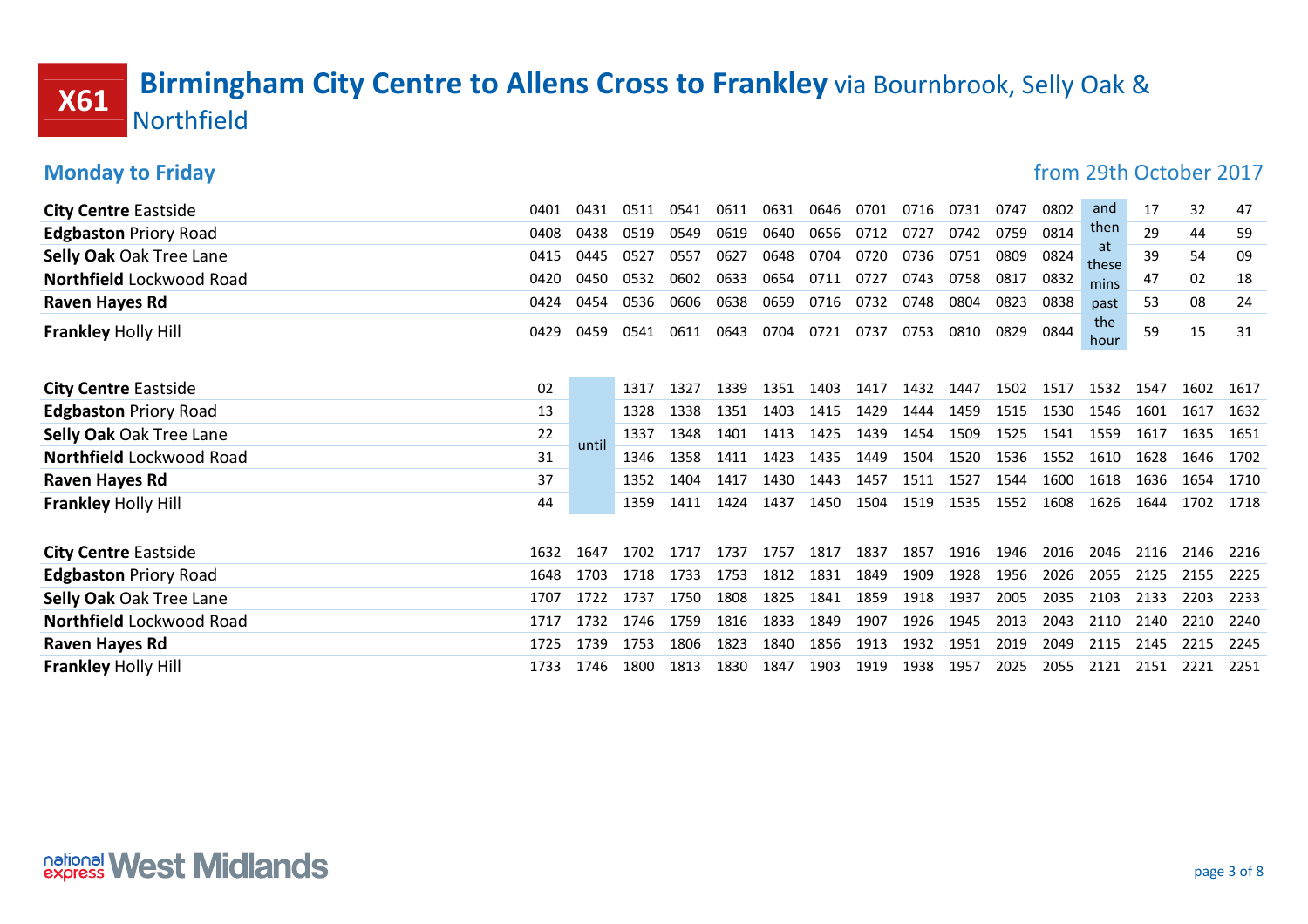| <b>City Centre Eastside</b>     |                | 2246 2316 0001 |      |
|---------------------------------|----------------|----------------|------|
| <b>Edgbaston Priory Road</b>    |                | 2255 2325 0010 |      |
| <b>Selly Oak Oak Tree Lane</b>  | 2303 2333 0018 |                |      |
| <b>Northfield Lockwood Road</b> | 2310 2340      |                | 0025 |
| Raven Hayes Rd                  | 2315 2345 0030 |                |      |
| <b>Frankley Holly Hill</b>      | 2321 2351 0036 |                |      |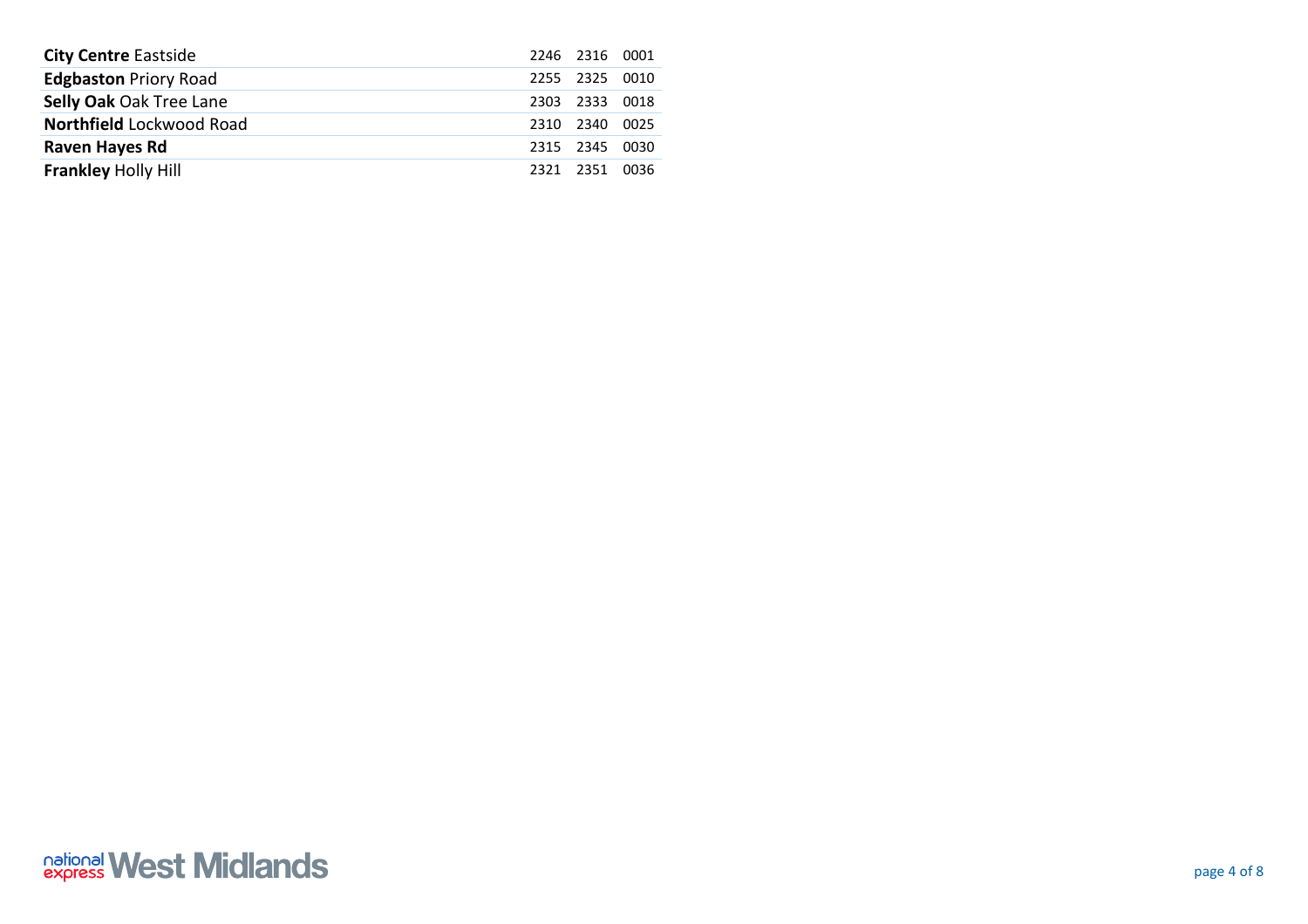## X61 Frankley to Allens Cross to Birmingham City Centre via Northfield, Selly Oak and Bournbrook

| <b>Saturday</b>                 |      |             |      |      |      |      |       |      |      |      |      | from 29th October 2017 |      |      |      |      |
|---------------------------------|------|-------------|------|------|------|------|-------|------|------|------|------|------------------------|------|------|------|------|
| <b>Frankley Holly Hill [61]</b> | 0436 | 0516        | 0553 | 0623 | 0643 | 0700 | 0716  | 0731 | 0745 | 0800 | 0815 | 0830                   | 0842 | 0857 | 0912 | 0927 |
| <b>Raven Hayes Road</b>         | 0441 | 0521        | 0559 | 0629 | 0649 | 0706 | 0722  | 0737 | 0751 | 0806 | 0821 | 0836                   | 0849 | 0904 | 0919 | 0934 |
| <b>Northfield Bell Lane</b>     | 0447 | 0527        | 0606 | 0636 | 0656 | 0714 | 0730  | 0745 | 0800 | 0815 | 0830 | 0845                   | 0858 | 0913 | 0928 | 0943 |
| Selly Oak Sainsbury's           | 0453 | 0533        | 0612 | 0642 | 0702 | 0721 | 0737  | 0752 | 0807 | 0822 | 0837 | 0852                   | 0905 | 0920 | 0935 | 0950 |
| <b>Edgbaston Priory Road</b>    | 0459 | 0539        | 0618 | 0648 | 0708 | 0727 | 0744  | 0759 | 0814 | 0829 | 0844 | 0859                   | 0912 | 0927 | 0942 | 0957 |
| <b>City Centre Eastside</b>     | 0508 | 0548        | 0628 | 0658 | 0718 | 0738 | 0755  | 0810 | 0825 | 0840 | 0855 | 0910                   | 0925 | 0940 | 0955 | 1010 |
| <b>Frankley Holly Hill [61]</b> | 0941 | and         | 56   | 09   | 24   | 39   |       | 1611 | 1627 | 1644 | 1659 | 1714                   | 1734 | 1754 | 1809 | 1824 |
| <b>Raven Hayes Road</b>         | 0948 | then        | 03   | 16   | 31   | 46   |       | 1617 | 1633 | 1650 | 1705 | 1720                   | 1740 | 1800 | 1815 | 1830 |
| <b>Northfield Bell Lane</b>     | 0958 | at<br>these | 13   | 26   | 41   | 56   |       | 1626 | 1642 | 1659 | 1714 | 1729                   | 1749 | 1809 | 1824 | 1839 |
| <b>Selly Oak Sainsbury's</b>    | 1005 | mins        | 20   | 33   | 48   | 03   | until | 1633 | 1649 | 1706 | 1721 | 1736                   | 1756 | 1816 | 1831 | 1846 |
| <b>Edgbaston Priory Road</b>    | 1012 | past        | 27   | 40   | 55   | 10   |       | 1640 | 1656 | 1713 | 1728 | 1743                   | 1803 | 1823 | 1838 | 1853 |
| <b>City Centre Eastside</b>     | 1025 | the<br>hour | 40   | 55   | 10   | 25   |       | 1655 | 1710 | 1725 | 1740 | 1755                   | 1815 | 1835 | 1850 | 1905 |
| <b>Frankley Holly Hill [61]</b> | 1844 | 1904        | 1934 | 2005 | 2038 | 2110 | 2140  | 2210 | 2240 | 2325 | 0015 |                        |      |      |      |      |
| <b>Raven Hayes Road</b>         | 1850 | 1910        | 1940 | 2011 | 2044 | 2115 | 2145  | 2215 | 2245 | 2330 | 0020 |                        |      |      |      |      |
| <b>Northfield Bell Lane</b>     | 1858 | 1918        | 1948 | 2019 | 2051 | 2122 | 2152  | 2222 | 2252 | 2337 | 0027 |                        |      |      |      |      |
| <b>Selly Oak Sainsbury's</b>    | 1904 | 1924        | 1954 | 2025 | 2057 | 2128 | 2158  | 2228 | 2258 | 2343 | 0033 |                        |      |      |      |      |
| <b>Edgbaston Priory Road</b>    | 1911 | 1931        | 2001 | 2032 | 2104 | 2134 | 2204  | 2234 | 2304 | 2349 | 0039 |                        |      |      |      |      |
| <b>City Centre Eastside</b>     | 1923 | 1943        | 2013 | 2043 | 2113 | 2143 | 2213  | 2243 | 2313 | 2358 | 0048 |                        |      |      |      |      |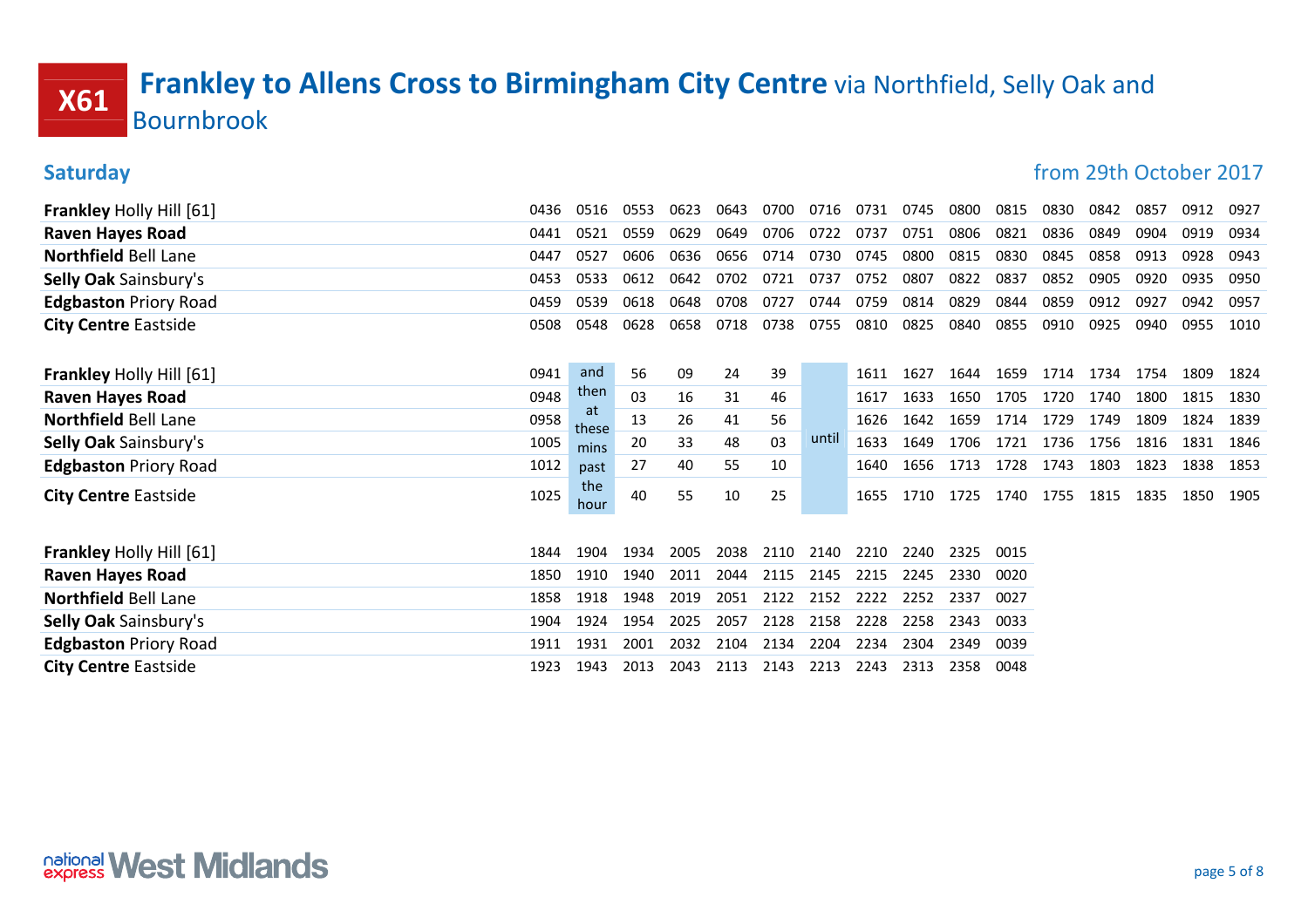# X61 Birmingham City Centre to Allens Cross to Frankley via Northfield, Selly Oak and Bournbrook

| Jaturuay                        |      |      |       |             |      |      |      |      |       |      |      |      | <u>HUIH ZULI UCLUDEL ZUIT</u> |      |      |             |
|---------------------------------|------|------|-------|-------------|------|------|------|------|-------|------|------|------|-------------------------------|------|------|-------------|
| <b>City Centre Eastside</b>     | 0405 | 0445 | 0520  | 0605        | 0632 | 0702 | 0722 | 0742 | 0802  | 0817 | 0832 | 0847 | 0902                          | 0917 | 0932 | 0947        |
| <b>Edgbaston Priory Road</b>    | 0412 | 0452 | 0528  | 0613        | 0640 | 0710 | 0730 | 0751 | 0811  | 0826 | 0841 | 0856 | 0912                          | 0927 | 0942 | 0957        |
| <b>Selly Oak Oak Tree Lane</b>  | 0419 | 0459 | 0535  | 0620        | 0647 | 0717 | 0737 | 0758 | 0818  | 0833 | 0848 | 0904 | 0920                          | 0935 | 0950 | 1005        |
| Northfield Lockwood Road        | 0424 | 0504 | 0540  | 0625        | 0653 | 0723 | 0743 | 0805 | 0825  | 0840 | 0855 | 0912 | 0928                          | 0943 | 0958 | 1013        |
| <b>Raven Hayes Road</b>         | 0428 | 0508 | 0544  | 0629        | 0657 | 0728 | 0748 | 0810 | 0830  | 0845 | 0900 | 0918 | 0934                          | 0949 | 1004 | 1019        |
| <b>Frankley Holly Hill [61]</b> | 0433 | 0513 | 0549  | 0634        | 0702 | 0734 | 0754 | 0816 | 0836  | 0851 | 0906 | 0924 | 0940                          | 0955 | 1010 | 1025        |
| <b>City Centre Eastside</b>     | 1002 | 1017 | 1032  | and         | 47   | 02   | 17   | 32   |       | 1747 | 1806 | 1826 | 1846                          | 1916 | 1946 | and         |
| <b>Edgbaston Priory Road</b>    | 1012 | 1027 | 1042  | then        | 57   | 13   | 28   | 43   |       | 1758 | 1817 | 1837 | 1857                          | 1927 | 1956 | then        |
| <b>Selly Oak Oak Tree Lane</b>  | 1020 | 1035 | 1050  | at<br>these | 05   | 21   | 36   | 51   |       | 1806 | 1825 | 1845 | 1905                          | 1935 | 2004 | at<br>these |
| Northfield Lockwood Road        | 1028 | 1043 | 1059  | mins        | 14   | 30   | 45   | 00   | until | 1814 | 1833 | 1853 | 1913                          | 1943 | 2011 | mins        |
| <b>Raven Hayes Road</b>         | 1034 | 1049 | 1105  | past        | 20   | 36   | 51   | 06   |       | 1820 | 1839 | 1859 | 1919                          | 1949 | 2017 | past        |
| <b>Frankley Holly Hill [61]</b> | 1040 | 1056 | 1112  | the<br>hour | 27   | 43   | 58   | 13   |       | 1827 | 1846 | 1906 | 1926                          | 1956 | 2024 | the<br>hour |
| <b>City Centre Eastside</b>     | 16   | 46   |       | 2316        | 0001 |      |      |      |       |      |      |      |                               |      |      |             |
| <b>Edgbaston Priory Road</b>    | 26   | 55   |       | 2325        | 0010 |      |      |      |       |      |      |      |                               |      |      |             |
| Selly Oak Oak Tree Lane         | 34   | 03   |       | 2333        | 0018 |      |      |      |       |      |      |      |                               |      |      |             |
| Northfield Lockwood Road        | 41   | 10   | until | 2340        | 0025 |      |      |      |       |      |      |      |                               |      |      |             |
| <b>Raven Hayes Road</b>         | 47   | 15   |       | 2345        | 0030 |      |      |      |       |      |      |      |                               |      |      |             |
| <b>Frankley Holly Hill [61]</b> | 54   | 21   |       | 2351        | 0036 |      |      |      |       |      |      |      |                               |      |      |             |
|                                 |      |      |       |             |      |      |      |      |       |      |      |      |                               |      |      |             |

Saturday from 29th October 2017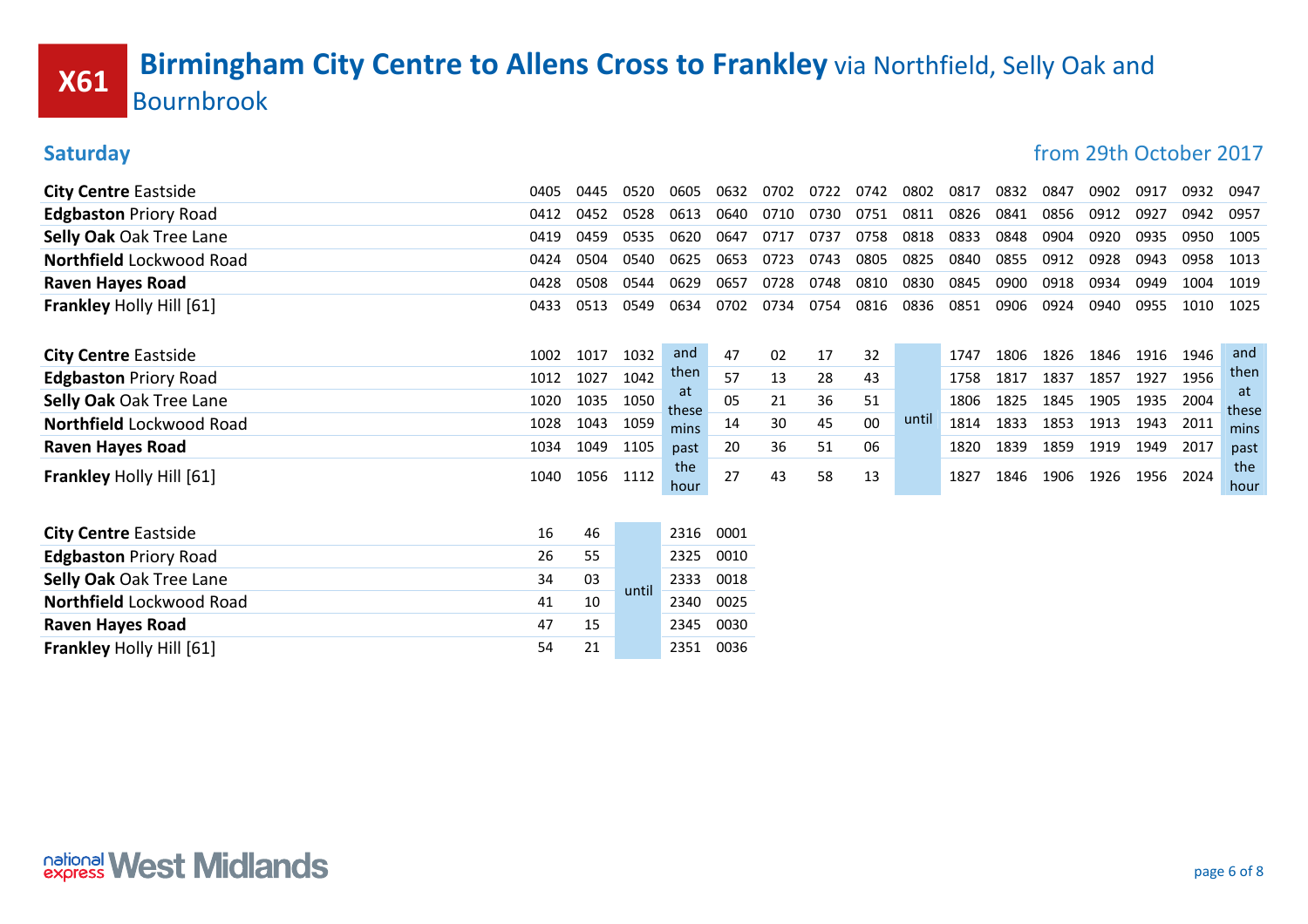## **X61** Frankley, Holly Hill to Birmingham City Centre via Bristol Road

Sunday **Sunday from 29th October 2017** 

| <b>Frankley Holly Hill [61]</b>                            | 0630 | 0730 | 0757 | 0827 | and         | 46   | 05   | 23 |       | 1705 | 1733 | 1803 | 1833 | 1906 | 1940 | 2010 |
|------------------------------------------------------------|------|------|------|------|-------------|------|------|----|-------|------|------|------|------|------|------|------|
| <b>Raven Hayes Road</b>                                    | 0636 | 0736 | 0803 | 0833 | then        | 52   | 11   | 29 |       | 1711 | 1739 | 1809 | 1839 | 1912 | 1945 | 2015 |
| <b>Northfield Bell Lane</b>                                | 0643 | 0743 | 0811 | 0841 | at<br>these | 00   | 20   | 38 |       | 1719 | 1747 | 1817 | 1847 | 1920 | 1952 | 2022 |
| <b>Selly Oak Sainsbury's</b>                               | 0650 | 0750 | 0818 | 0848 | mins        | 07   | 27   | 45 | until | 1726 | 1754 | 1824 | 1854 | 1927 | 1958 | 2028 |
| <b>Edgbaston Priory Road</b>                               | 0656 | 0756 | 0825 | 0855 | past        | 14   | 34   | 52 |       | 1733 | 1801 | 1831 | 1901 | 1934 | 2004 | 2034 |
| <b>City Centre Eastside</b>                                | 0705 | 0805 | 0835 | 0905 | the<br>hour | 25   | 45   | 05 |       | 1745 | 1813 | 1843 | 1913 | 1943 | 2013 | 2043 |
|                                                            |      |      |      |      |             |      |      |    |       |      |      |      |      |      |      |      |
|                                                            | 2040 | 2110 | 2140 | 2210 | 2240        | 2325 | 0015 |    |       |      |      |      |      |      |      |      |
| <b>Frankley Holly Hill [61]</b><br><b>Raven Hayes Road</b> | 2045 | 2115 | 2145 | 2215 | 2245        | 2330 | 0020 |    |       |      |      |      |      |      |      |      |
| <b>Northfield Bell Lane</b>                                | 2052 | 2122 | 2152 | 2222 | 2252        | 2337 | 0027 |    |       |      |      |      |      |      |      |      |
| <b>Selly Oak Sainsbury's</b>                               | 2058 | 2128 | 2158 | 2228 | 2258        | 2343 | 0033 |    |       |      |      |      |      |      |      |      |
| <b>Edgbaston Priory Road</b>                               | 2104 | 2134 | 2204 | 2234 | 2304        | 2349 | 0039 |    |       |      |      |      |      |      |      |      |